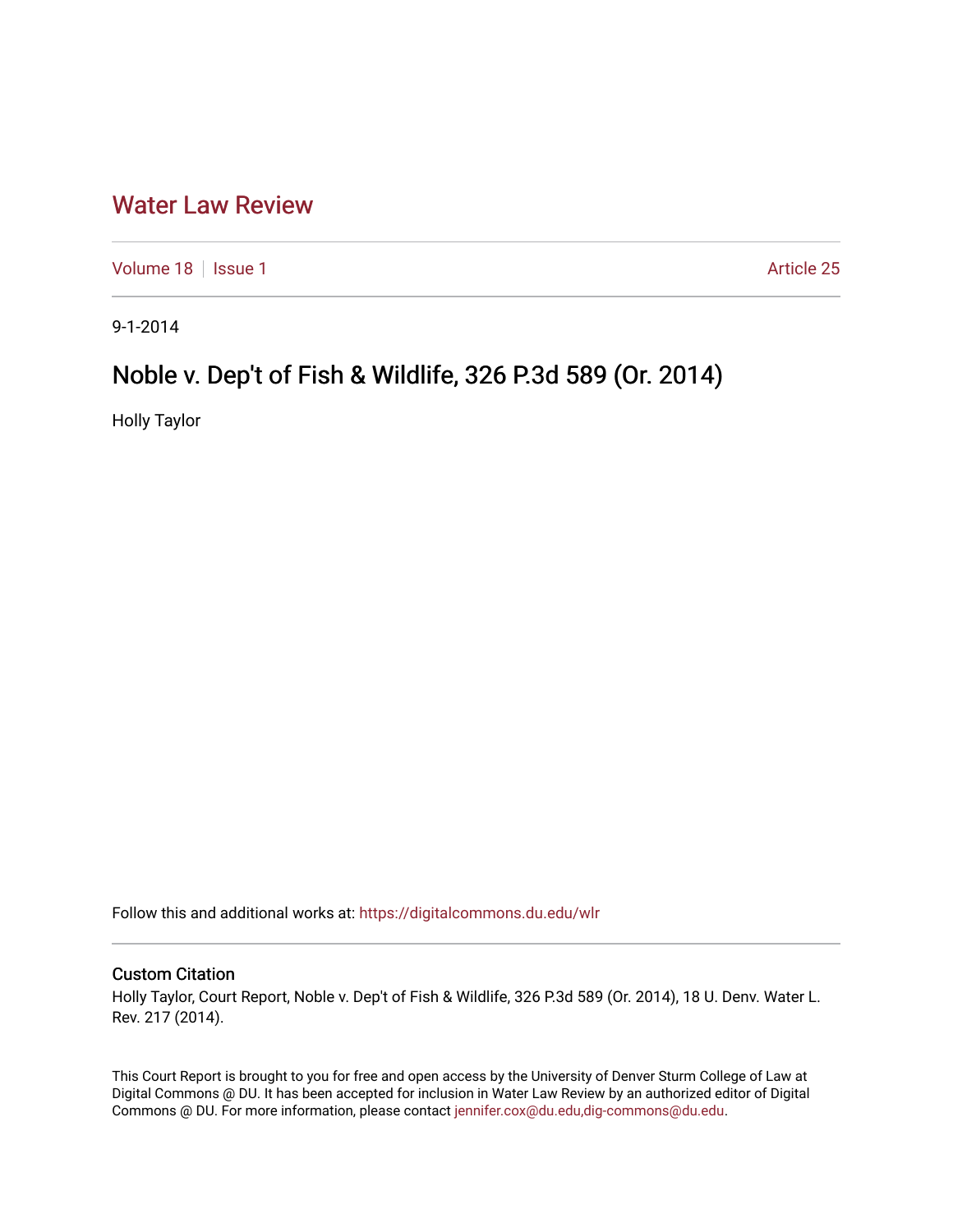duty of the administrative officers, prior to issuing closing notices, to **determine** whether or not a usable amount of water can be delivered. In this case, the evidence showed that the Department **did** not conduct a futile call analysis because the Niobrara is a "wet river." The Court held that the Department **is** entitled to deference in this area, and the Department's determination that it conducted futile call analyses where appropriate was supported **by** competent evidence.

Accordingly, the Court upheld the Department's determination that administration of the Niobrara was proper and that **NPPD** had not abandoned or statutorily forfeited its appropriations in whole or in part.

In dissent, Justice Connolly argued that the Niobrara has too many appropriations and that the Department's method of administration is fundamentally flawed. Connolly noted that, based on recorded historical flows, the Department would be able to shut down junior appropriators about ninety-seven percent of the time from July to January, and almost eighty-seven percent of the time from February to June. He argued that to permit **NPPD** to shut down these junior appropriators in **2007,** after not having done so for sixty years, would be **unjust** and contrary to the nature of its permits.

Connolly also argued that **NPPD** forfeited the right to demand **550** cfs under its 1942 appropriation. NPPD's 1942 appropriation had a limitation in it allowing for water to be denied during times of scarcity. Connolly noted that since 1942 the Department had approved over four hundred new surface appropriations. **NPPD** failed to object to the majority of the applications, despite its knowledge that the river was over appropriated and despite the conditional clause contained in its permit. Accordingly, Connolly argued that NPPD's acquiescence to the Department's activities should have constituted a forfeiture **of** its right to demand the **550** cfs under the 1942 appropriation.

*Victon'a Hambley*

## **OREGON**

Noble v. **Dep't of Fish & Wildlife, 326 P.3d 589** (Or. 2014) (holding that the Department of Fish and Wildlife implausibly interpreted the fish passage rule, which requires that fishways provide fish passage at all flows within the design streamflow range, and erroneously decided that it was unnecessary to calculate the design streamflow range for channel-spanning fishways).

Property owners ("Petitioners") expended significant resources improving fish habitat on their portion of a stream feeding into Beaver Creek, which historically supported cutthroat trout and other migratory fish. Petitioners challenged the Oregon Department of Fish and Wildlife's ("ODFW") approval of "channel-spanning fishways" associated with two dams downstream from their property. The dams at issue, constructed long ago without any water rights or permits, obstructed the stream, creating small ponds. The dam owners later obtained permits through the state Water Resources Department ("WRD"), allowing them to store up to one acre-foot of water during certain months of the year. The permits required that the owners (i) pass all live flow outside of the defined storage season; **(ii)** not appropriate water for any out-of-reservoir uses, or for the maintenance of water levels or freshwater conditions; and (iii) install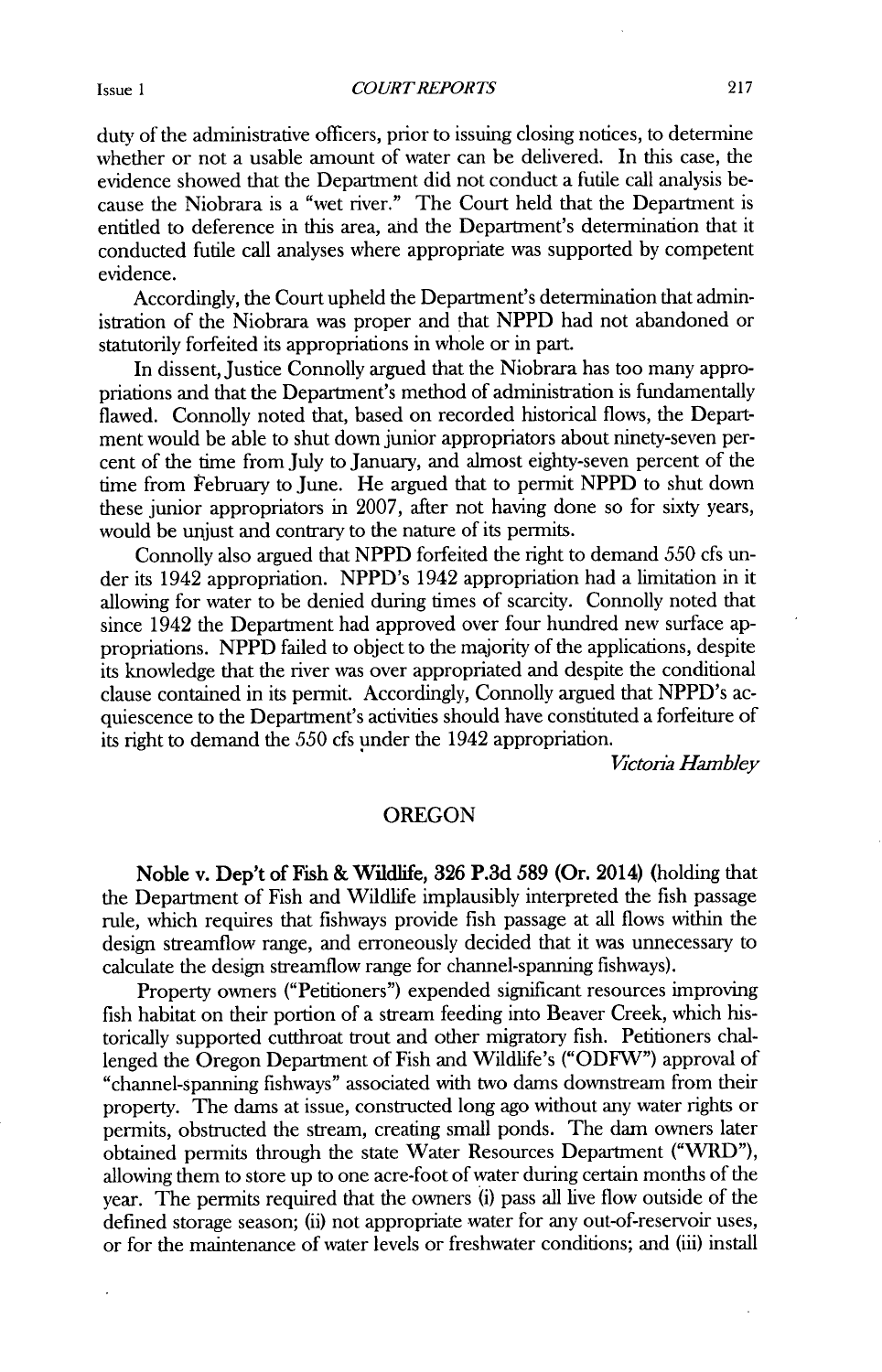outlet pipes to evacuate water to satisfy prior downstream water rights. Additionally, the permits required the dam owners to provide adequate fish passage as ODFW deemed necessary.

The dam owners, having committed to providing year-round fish passage, installed channel-spanning fishways, which ODFW subsequently approved. Channel-spanning fishways provide fish passage only when water is moving over the top of the dam. Petitioners sought reconsideration of ODFW's fishway approvals.

Oregon Revised Statutes section 509.585(2) prohibits the construction or maintenance of any artificial obstruction across "waters of [thel state that are inhabited, or historically inhabited, by native migratory fish without providing passage" for those fish. Oregon Administrative Rule 635-412-0035(2)(a) ("Rule") requires that such fishways provide fish passage at all flows within the design streaniflow range, meaning the entire range of flows within the obstructed stream, except the highest and lowest five percent. However, ODFW did not calculate the stream's "design flow range," or determine when fish passage was required prior to approving the fishways. ODFW determined that it was unnecessary to calculate a design flow range because the fishways used the entire flow of the stream and provided fish passage whenever water flowed past the dam. The Petitioners argued that this approach did not account for water leaving the ponds as a result of evaporation, seepage, or the evacuation of water through the outlet pipes. ODFW argued that those waters were not in the stream and, thus, could not be considered "streamflow."

After a hearing, the administrative law judge determined that ODFW complied with all applicable statutes and rules in approving the fishways. ODFW affirmed the administrative law judge's conclusion and issued a final order announcing that "fish passage is required 'year-round' only where there is adequate flow to allow migration through the fishways." Further, the agency concluded that "streamflow" meant only that water which passed over the dams and did not include water lost to evaporation, seepage, or evacuation.

Upon judicial review, the Oregon Court of Appeals determined that ODFW plausibly interpreted the terms "year-round fish passage" and "streamflow," rejected the Petitioners' argument that ODFW's interpretations were inconsistent with Oregon Revised Statutes section 509.585(2), and affirmed ODFW's final order. The Supreme Court of Oregon ("Court") accepted the Petitioners' petition for review to consider ODFW's interpretation and application of its own rules.

As the Court recited, to resolve the drafters' intent and interpret an administrative rule the Court considers the text of the rule and the rule's regulatory and statutory context. According significant deference to the agency's interpretation, the Court must affirm the agency's interpretations if it constitutes a "plausible" reading of the rule.

The Court began its analysis by interpreting the meaning of the Rule, which requires that fishways "provide fish passage at all flows within the design streamflow range." The Court first addressed ODFW's assertion that the definition of "design streamflow range" limits the agency's calculation of streamiflows to the period that native migratory fish require fish passage. Because the dam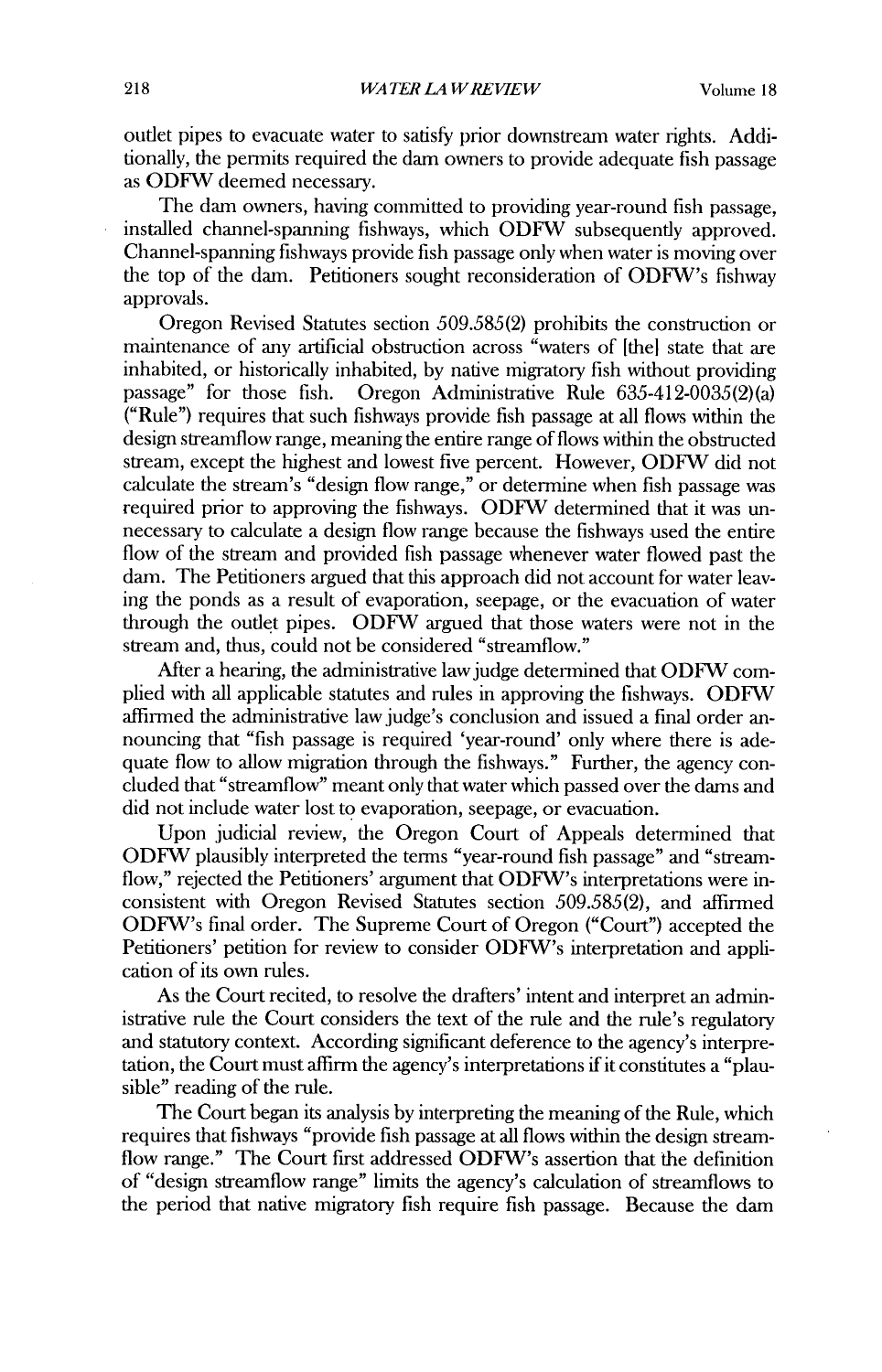operators in this case chose to provide year-round fish passage, the Court concluded that a determination as to when fish passage was required was irrelevant.

The Court then addressed Petitioners' argument that dam owners must provide "year-round fish passage" at all flows in the stream-not just in the fishway-falling within the design streamflow range. ODFW construed the phrase "year-round fish passage" to mean only that the channel-spanning fishway structure must always be "on," making fish passage available whenever there is enough water flowing over the dam, within the fishway, to allow for fish migration. ODFW asserted that channel-spanning fishways provide fish passage "as a matter of law" whenever sufficient streamflow exists for fish to migrate. However, the Court observed that the Rule was adopted with traditional diversionstyle fishways in mind, as opposed to channel-spanning fishways, and determined that the phrase "year-round fish passage" must have a meaning that was plausible within that context. Traditional fishways were not always "on" but operated as a result of purposeful diversion of water into the fishway. Thus, the Court determined that when ODFW adopted the rule it intended "year-round fish passage" to mean fish passage throughout the year whenever the flow "within the stream" falls within the "design streamflow range."

After resolving the proper meaning of "year-round fish passage," the Court turned its attention to ODFW's interpretation of the term "streamflow." ODFW had not promulgated a definition of the term "streamflow," but had defined the terms "stream" and "channel," both of which contemplate waters moving within a defined bed. ODFW argued that, in the case of channel-spanning fishways, the "stream" is the water that flows over the dam. This does not include water stored behind the dam that later evaporates, or water that is released downstream through outlet pipes, because these waters do not move within a defined bed. In evaluating the plausibility of ODFW's interpretation, the Court looked to the Rule's context and contemplated the mandate, set forth in Oregon Administrative Rule 635-412-0020(1), that "[n]o person shall construct or maintain any artificial obstruction across any waters of this state that are inhabited, or were historically inhabited, by native migratory fish without providing passage for native migratory fish." The Court also considered Oregon Administrative Rule 635-412-0005(18), which provides that the fish passage that Oregon Administrative Rule 635-412-0020(1) requires is passage that meets the biological and fife cycle needs of historically present native migratory fish.

The Court determined that, under ODFW's interpretation, where "streamflows" would only include water flowing over the dam, the necessity for providing fish passage would turn only on the height of the dam and the configuration of outlet pipes, and not by the biological needs of the fish. Applying ODFW's definition, a high dam would meet the requirements of the fish passage rule if all outflow passed through the outlet pipes and no water passed over the dam at all. The Court found that ODFW's interpretation of "streamflows" conflicted with the requirement that operators provide fish passage that meets the biological and life cycle needs of fish and, therefore, that ODFW's interpretation was implausible. Recognizing that ODFW might argue that its approach to "design streamflow range" requirements differed for large dams with fish ladders, the Court noted that ODFW was free to engage in proper rulemaking procedures to issue different rules for various categories of dams and fishways. However, until it did so, the agency was bound by the promulgated rules.